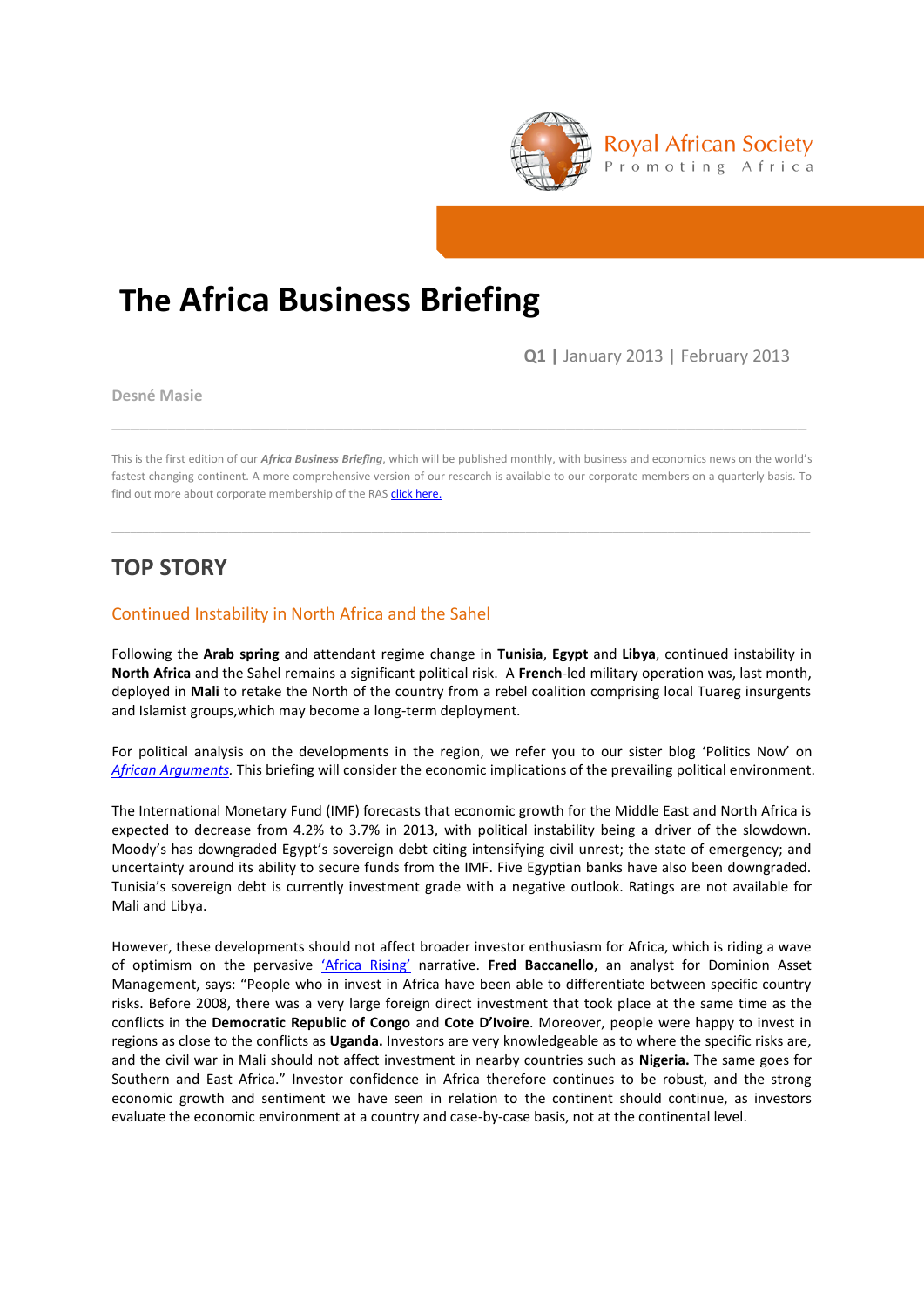## It's the Economy, Zuma! State of Nation Address South Africa

On February 14th South African President Jacob Zuma delivered his [State of the Nation Address](http://www.sanews.gov.za/south-africa/2013-state-nation-address) to Parliament. The country's political economy has accordingly been the subject of much politico-economic chat, as exemplified by the autho[r here.](http://www.youtube.com/watch?v=iPtJ7mpmaO0)

The South African populous appears to be fed up with its ruling party, the African National Congress' (ANC), tendency to pay nothing but lip-service to economic inequality. South Africa is ranked as an upper-middle income country, with Africa's largest economy and most sophisticated capital markets, yet it remains one of the world's most unequal societies by income.

All three credit rating agencies recently downgraded South Africa's sovereign debt, and the government's lack [of coherence on macro-economic policy](http://thinkafricapress.com/south-africa/anc-policy-conference-falters-zuma-nationalisation-second-transition) has been cited as a major concern not only by the ratings agencies, but also by economic analysts and foreign investors. Analysts have said that the government's lack of resolve in consolidating the discordant policy macroeconomic framework, under the New Growth Path and National [Development Plan,](http://africanarguments.org/2012/02/03/fighting-poverty-in-south-africa-the-ndp-anc-and-a-political-big-beast-%E2%80%93-by-desne-masie/) has resulted in little success in tackling poverty and unemployment.

However, **Jolyon Ford** writes on our *[Business Africa](http://africanarguments.org/2013/02/18/%E2%80%98defending%E2%80%99-zuma-why-shttp:/africanarguments.org/2013/02/18/%E2%80%98defending%E2%80%99-zuma-why-south-africa-remains-most-attractive-place-to-do-business-in-africa-by-jolyon-ford-at-oxford-analytica/)* blog that analysts may have "overcooked their 'house views' such that they are now tending to exaggerate the relative downsides of South Africa while overstating the upsides of other African destinations". Ford asserts that the country still has the most continuous and coherent macroeconomic policies relative to the rest of the continent. The governing alliance (ANC, South African Communist Party and Congress of South African Trade Unions) continues "to ensure a remarkable measure of consensus for such a complex society". While it may the case that South Africa's macroeconomic planning is very sophisticated relative to other African economies, the government can do much more to demonstrate it is serious about implementation.

## **Economic Trends & Forecasts**

## GDP Growth\*

GDP growth for Europe was -0.317 for 2012 and forecasted at 0.895 for 2013, so there is plenty to be optimistic about for investors seeking above average returns (alpha)in Africa. Growth in Sub-Saharan Africa also remains above the Global average, but Conflict in MENA has inhibited economic growth over the past year, and economies are still not growing fast enough to end poverty. The rise of the African middle class has been a significant driver for domestic demand, and oil-producing countries continue to perform well.

**Ghana** and **Nigeria** are rising stars, and **Kenya** should see improved economic performance if [its upcoming](http://africanarguments.org/2013/01/29/kenya%E2%80%99s-election-brave-new-world-or-highway-to-hell-%E2%80%93-by-richard-dowden/)  [election](http://africanarguments.org/2013/01/29/kenya%E2%80%99s-election-brave-new-world-or-highway-to-hell-%E2%80%93-by-richard-dowden/) goes smoothly. Europe remains Africa's biggest trading partner and therefore the **Financial Crisis** in the Eurozone continues to pose threats to Africa's economic growth through trade links and capital flows. (Seemingly undeterred by the Eurozone sovereign debt crisis, **East African** states are continuing talks for regional **monetary union**.)

| <b>Country</b><br>Group | 2007                                      | 2008  | 2009     | 2010  | 2011  | 2012  | 2013  |
|-------------------------|-------------------------------------------|-------|----------|-------|-------|-------|-------|
| Sub-Saharan<br>Africa   | 7.093                                     | 5.597 | 2.820    | 5.288 | 5.125 | 5.440 | 5.294 |
| <b>MENA</b>             | 5.571                                     | 4.651 | 2.742    | 4.892 | 3.500 | 4.231 | 3.656 |
| Global                  | 5.400                                     | 2.761 | $-0.611$ | 5.265 | 3.851 | 3.533 | 4.073 |
|                         | *In constant prices according to IMF data |       |          |       |       |       |       |

#### **Markets**

## FTSE Pan Africa Index

Investment returns in developed markets continue to be sluggish, particularly in the Eurozone. Investors looking for new sources of alpha have contributed to a surge of interest in investments in emerging markets,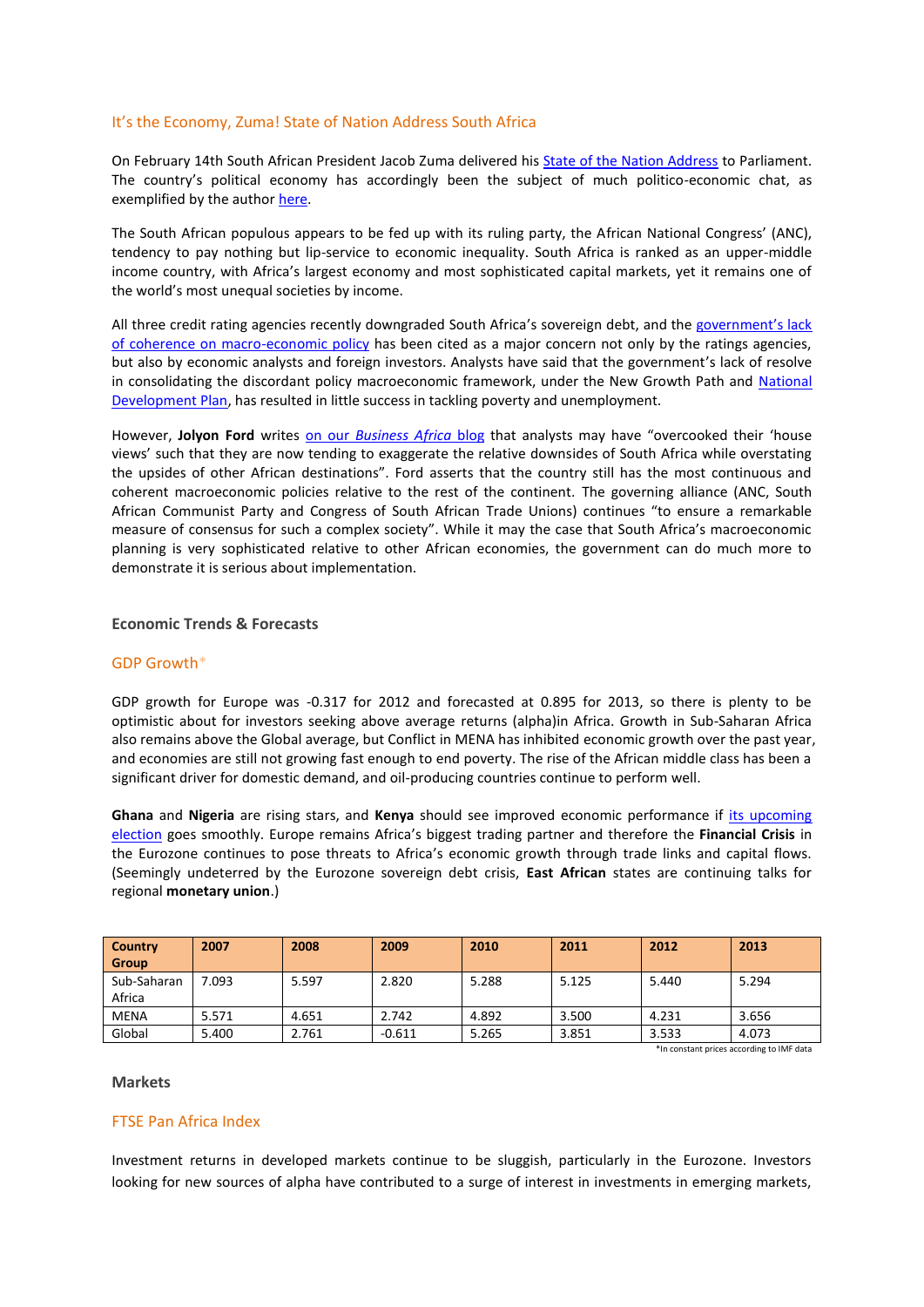particularly Africa. To address this need, in December FTSE launched the [FTSE ASEA Pan Africa Index Series](http://www.ftse.com/Indices/FTSE_ASEA_Pan_Africa_Index_Series/index.jsp) . The Index represents a basket of shares listed on [ASEA \(African Securities Exchanges Association\)](http://www.ftse.com/Indices/FTSE_ASEA_Pan_Africa_Index_Series/index.jsp) member exchanges. The index series excludes South Africa, and is intended to be a benchmark for African equity and emerging market portfolios, and a foundation for new tradable investment products. The table below shows how the Index performed against the FTSE Secondary Emerging and Frontier 50 Indices.

#### Year-on-Year Performance - Total Return (USD)

| Index %                                       | 2008    | 2009                     |                | 2010 2011      | 2012 |
|-----------------------------------------------|---------|--------------------------|----------------|----------------|------|
| FTSE ASEA Pan Africa Index ex<br>South Africa |         | <b>Contract Contract</b> |                | $225 - 224$    | 23.0 |
| <b>FTSE Secondary Emerging</b>                | $-572$  | 80.8                     |                | $20.2$ $-19.6$ | 20.5 |
| <b>FTSE Frontier 50</b>                       | $-49.3$ |                          | 7.1 11.2 -20.6 |                | 173  |

Source: ASEA

#### Capital Markets

Despite the risks emanating from the European sovereign debt crisis investors remain largely bullish about Africa's economic prospects. Moody's notes this should result in an increased use of the international capital markets, particularly in debt issuance by sovereigns in the region, who have an infrastructure financing need of about \$90bn per annum.

#### Equities and Exchanges

With the surge of investor interest in the African equities, we will be following developments on the equities markets closely, particularly on African Stock Exchanges, African companies, and Africafocused companies operating in other markets.

#### *Growth Boards*

The Africa Securities Exchanges Association [\(ASEA\)](http://www.africansea.org/asea/Default.aspx?AspxAutoDetectCookieSupport=1) reports that growth boards (the equivalent of the Alternative Investment Market [\[AIM\]](http://www.londonstockexchange.com/companies-and-advisors/aim/aim/aim.htm) at the **London Stock Exchange**) are one of the most important boosts for African Business. The Nairobi Securities exchange therefore launched the Growth Enterprise Market Segment [\(GEMS\)](http://www.african-markets.com/en/stock-markets/nairobi-securities-exchange/news/380-nairobi-securities-exchange-launches-the-growth-enterprise-market-segment) on 22 January 2013 on the **Nairobi Securities Exchange**, and the **Zimbabwe Stock Exchange** is looking into consolidating an SME bourse. Investors can also access growth markets in Africa through [AltX](http://www.jse.co.za/How-To-List/AltX.aspx) on the **Johannesburg Stock Exchange** launched in 2003. ASEA says that private equity and venture capital remain central to the growth of many African enterprises on the continent.

## Sovereign ratings

Moody's issued first[-time public ratings for Kenya, Nigeria and Zambia](http://www.moodys.com/research/Moodys-expands-African-ratings-coverage-assigning-sovereign-ratings-to-Kenya--PR_259338) to reflect its "continued commitment to meeting demand for insight on sovereign creditworthiness and their local capital markets across the pan-African region". In addition to the ratings announced for Kenya, Nigeria and Zambia, Moody's other sovereign ratings in the sub-Saharan African region comprise Angola, Botswana, Mauritius, Namibia, Senegal and South Africa. The majority of African sovereigns, however, have not been rated by the big three agencies, Moody's, Fitch Ratings or Standard & Poor's.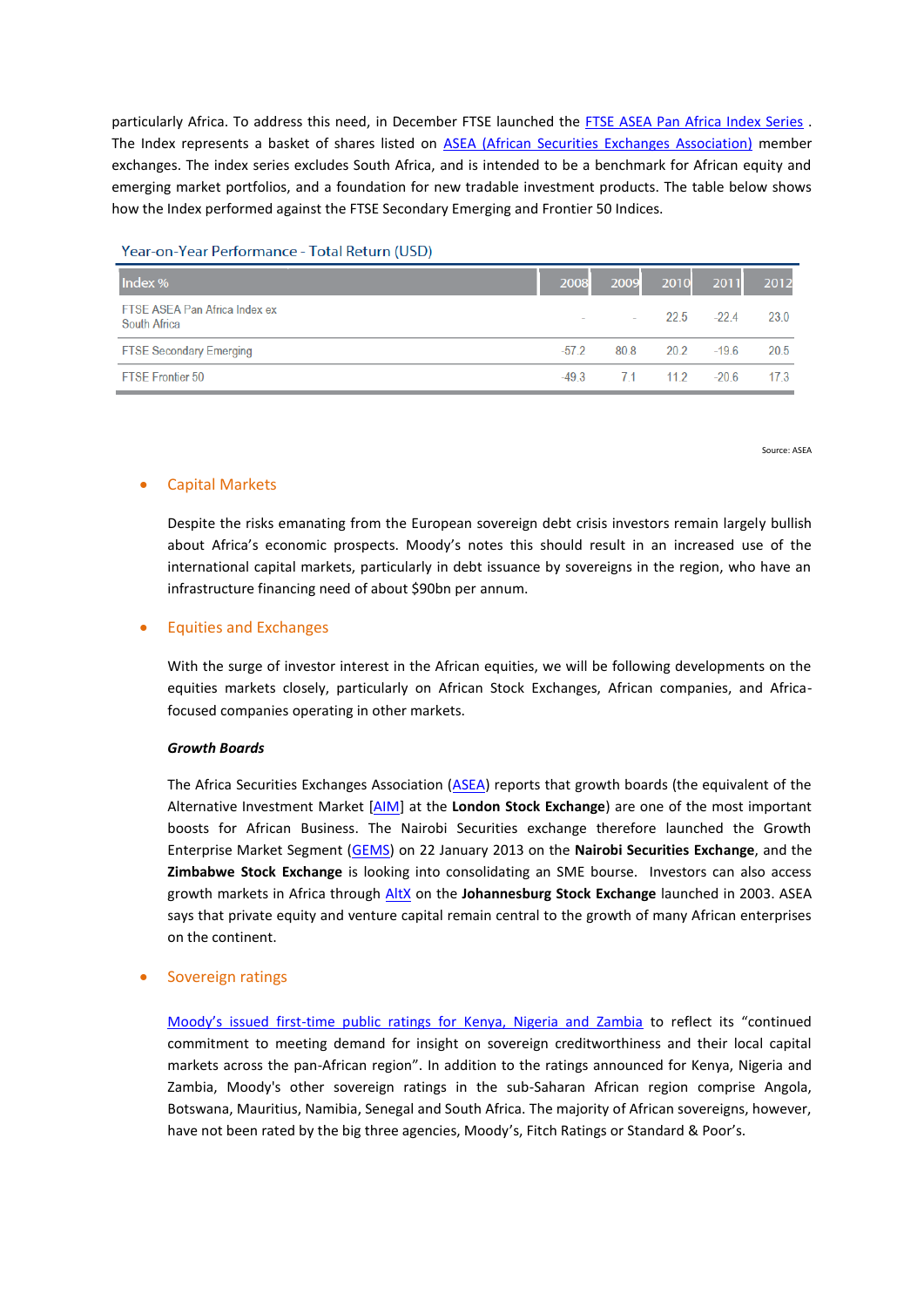#### Bonds

The major outstanding sovereign bonds on the continent are shown in the table below.

| <b>EXHIBIT 15</b>                          |        |                   |                 |                   |                 |                     |
|--------------------------------------------|--------|-------------------|-----------------|-------------------|-----------------|---------------------|
| Main Sovereign Bonds outstanding in Africa |        |                   |                 |                   |                 |                     |
| <b>Issuer</b>                              | Coupon | <b>Issue Date</b> | <b>Maturity</b> | <b>Amount Out</b> | <b>Currency</b> | <b>Bloomberg Id</b> |
| Egypt Government Inter. Bond               | 5.75   | 29/04/2010        | 29/04/2020      | 1,000,000         | S.              | EI181395            |
| Egypt Government Inter. Bond               | 6.875  | 29/04/2010        | 30/04/2040      | 500,000           | S               | EI231566            |
| Ivory Coast Government Inter. Bond         | 3.75   | 16/04/2010        | 31/12/2032      | 2.332.293         | S               | EI222667            |
| Gabonese Republic                          | 8.2    | 12/12/2007        | 12/12/2017      | 774,903           | \$              | EH112923            |
| Morocco Government Inter, Bond             | 5.375  | 27/06/2007        | 27/06/2017      | 500.000           | <b>EUR</b>      | EG585369            |
| Morocco Government Inter, Bond             | 4.5    | 05/10/2010        | 05/10/2020      | 1.000.000         | <b>EUR</b>      | EI420673            |
| Namibia Inter, Bonds                       | 5.5    | 03/11/2011        | 03/11/2021      | 500.000           | S               | EI859210            |
| Nigeria Government Inter. Bond             | 6.75   | 28/01/2011        | 28/01/2021      | 500,000           | S               | EI546777            |
| Senegal Government Inter. Bond             | 8.75   | 13/05/2011        | 13/05/2021      | 500,000           | S               | E1668655            |
| South Africa Government Inter, Bo          | 5.25   | 16/05/2003        | 16/05/2013      | 1.250.000         | <b>EUR</b>      | EC971759            |
| South Africa Government Inter, Bo          | 6.5    | 02/06/2004        | 02/06/2014      | 1,000,000         | Ś               | ED484140            |
| South Africa Government Inter, Bo          | 4.5    | 05/04/2006        | 05/04/2016      | 750.000           | <b>EUR</b>      | FF349039            |
| South Africa Government Inter, Bo          | 6.875  | 27/05/2009        | 27/05/2019      | 2,000,000         | S               | EH837830            |
| South Africa Government Inter, Bo          | 5.5    | 09/03/2010        | 09/03/2020      | 2.000.000         | S               | EI171876            |
| South Africa Government Inter, Bo          | 5.875  | 30/05/2007        | 30/05/2022      | 1.000.000         | S               | EG460005            |
| South Africa Government Inter, Bo          | 4.665  | 17/01/2012        | 17/01/2024      | 1,500,000         | Ś               | EI879470            |
| South Africa Government Inter, Bo          | 6.25   | 08/03/2011        | 08/03/2041      | 750,000           | \$              | EI595689            |
| Zambia Government Inter, Bond              | 5.375  | 20/09/2012        | 20/09/2022      | 750,000           | S               | EJ363895            |
| Source: Bloomberg                          |        |                   |                 |                   |                 |                     |

Source: Moody's

#### **Companies**

#### The Resource Curse: Lack of infrastructure remains challenging for industrial development

[Tom Albanese,](http://www.guardian.co.uk/business/tom-albanese) former Chief Executive of [Rio Tinto,](http://www.guardian.co.uk/business/rio-tinto) left the firm in January following a writedown of around £9bn in related to core units in Mozambican coal and the **Alcan** aluminium group. The writedown mainly concerned \$7bn related to the Alcan unit which Rio Tinto acquired at the top of the market in 2007. But the Mozambican situation highlights a need for infrastructural investment and development to precede production to allow developing countries to benefit from these assets in a sustainable and meaningful way.

#### Nigerian Banking Sector continues to Rally, while South African banks expected to falter

Following [a crisis in 2009,](http://news.bbc.co.uk/1/hi/world/africa/8219131.stm) Nigeria's banking sector continues to enjoy a robust recovery, and is widely expected by analysts to continue its rally. Recently this has been characterised by a significant increase in deposits. Proper financial market integration and broad provision of financial services would benefit Nigeria's corporate community and the savings and loans needs of its rapidly expanding middle class. Nigeria's banking sector has been overhauled by its central bank's reforms, which have included the restructuring of loans and recapitalisation of troubled financial institutions. Meanwhile, Moody's has changed the outlook for the South African banking system to 'negative' from 'stable' citing "weakening macroeconomic conditions" and downside risks related to the broader global environment.

#### South African Retailers thrive driven by discretionary spend

Increases in discretionary spend have been a boon for South African retailers. **Woolworths** reported a massive increase in Sales of 18% for the first of half of its financial year, which echoed the recent trend in increased revenues for other stocks in the sector, such as **Truworths** and **Mr Price**.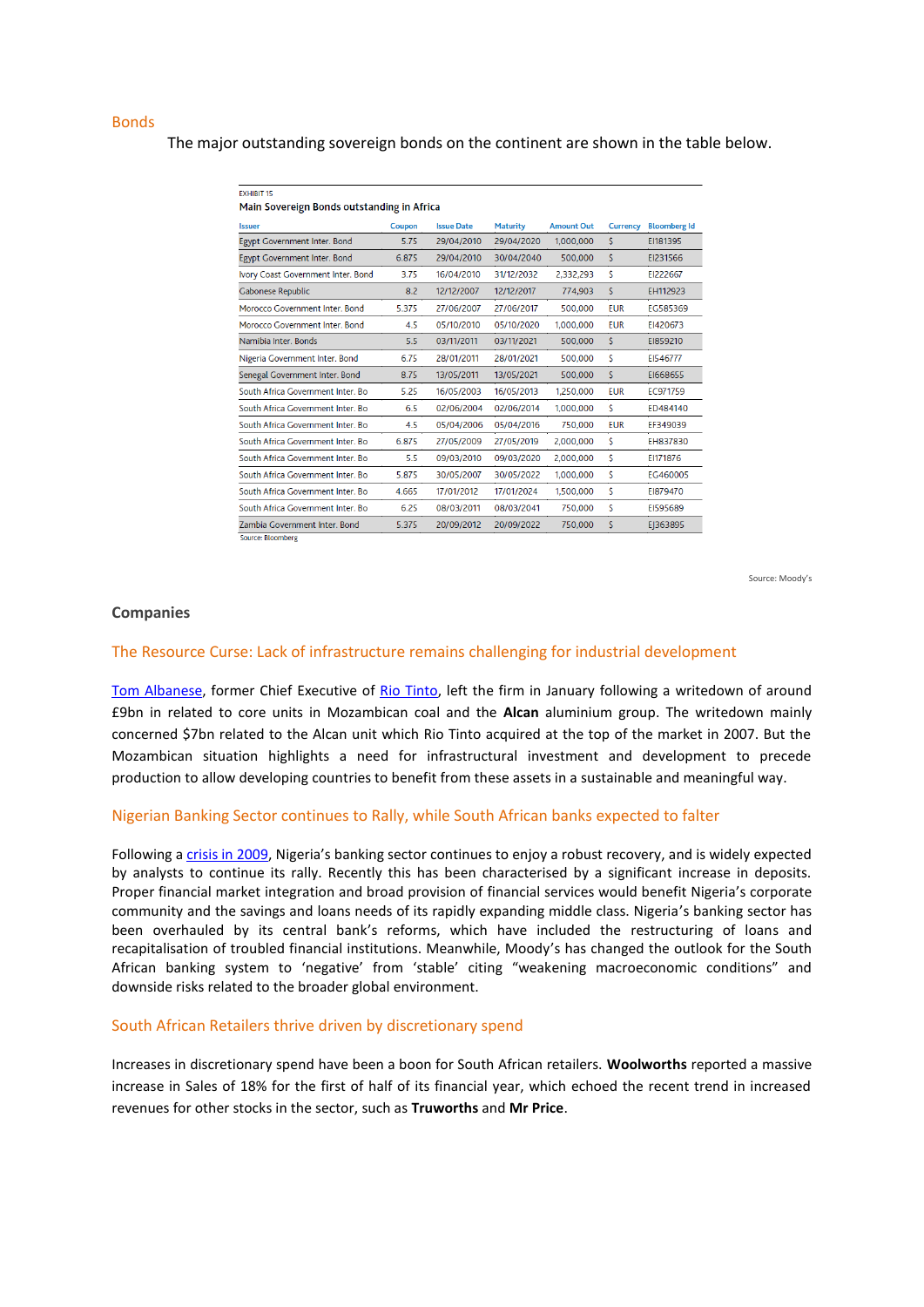## South African mining sector troubled by continuing labour unrest and management change

South Africa was almost brought to its knees on 16 August 2012 when 34 miners were killed during a wildcat strike at Lonmin PLC's Platinum Mine in [Marikana.](http://africanarguments.org/2012/09/17/apocalypse-south-africa-rumours-of-armageddon-greatly-exaggerated-by-simon-freemantle-and-desne-masie/) South Africans were angry and shocked at the shootings, and the labour unrest spooked investors. Recovery in the mining sector has been tenuous since then and ripples of the unrest continue to cause problems at mines. [Amplats was forced to halt production](http://www.ft.com/intl/cms/s/0/b13c5744-7a77-11e2-9cc2-00144feabdc0.html#axzz2LRV1h5c2) last Tuesday across its entire South African operations following the eruption of wildcat strikes. This plunges the company into further troubles following its announcement of major losses on 4 [February.](http://www.ft.com/intl/cms/s/0/10de2766-6e9f-11e2-9ded-00144feab49a.html#axzz2LRV1h5c2) **AngloGold Ashanti** reported a Q4 [63% decline in headline earnings](http://www.moneyweb.co.za/moneyweb-mining/anglogold-ashanti-fy-heps-down-63) per share this week, while BHP Billiton reported [a half year 58%](http://www.moneyweb.co.za/moneyweb-mining/bhp-billiton-ceo-kloppers-retires-as-profits-plung) fall in profits. The sector overall has also seen [several radical management changes](http://www.mineweb.com/mineweb/content/en/mineweb-mining-finance-investment-old?oid=174050&sn=Detail) over the past year.

#### **News and Events**

**Past**

## February 5 2013: The Economist Africa Summit: *Africa Unchained: The Next Generation*

The [Economist Africa Summit](http://www.economistconferences.co.uk/event/africa-summit-2013/6654) was an essential briefing on the latest developments in finance and investment on the continent, particularly on the shift towards endogenous capital raising initiatives and alternatives on the continent. Financial market integration and development remains a hot topic. The rise of the African middle class was covered in an entire session. This is good news for drinks-retailer Diageo in particular, as Africans have developed a penchant for top-end single malts whiskies and other luxury beverages.

**Upcoming**

## 11 March 2013: Royal African Society Business Breakfast

Donald [Kaberuka,](http://www.afdb.org/en/about-us/structure/presidents-corner/biography/) the president of the African Development Bank will be the speaker at the next RAS '[Business Breakfast](http://royalafricansociety.org/business-breakfasts)' on 11 March 2013 in London. The RAS' Business Breakfasts are sponsored by [Diageo](http://www.diageo.com/en-row/Pages/default.aspx) and are a regular series of events for senior executives of companies, NGOs, policymakers and other experts. Invitations to the business breakfasts are available only to RAS corporate members at the discretion of the RAS.

#### 21 March 2013: Royal African Society Business Breakfast

On 21 March 2013, **Joyce Banda**, president of Malawi, will be joining us for our second business breakfast of the year.

## 21 March 2013: Africa Redux

The University of Edinburgh Business School is hosting [Africa Redux,](http://www.business-school.ed.ac.uk/about/school-events?a=53126) an international conference on Political Economy, Development and International Finance with top academics and practitioners. **Richard Dowden**, director of the Royal African Society, Professor **Chris Cramer** of the School of African and Oriental Studies, Dr **Daniel Large**, of the Africa Asia Centre and the Rift Valley Institute, and the author will also be speaking.

## 26 to 27 March 2013: BRICS5

South Africa will host the fift[h BRICS Summit](http://www.brics5.co.za/) from 26 to 27 March 2013 at the Durban International Convention Centre.